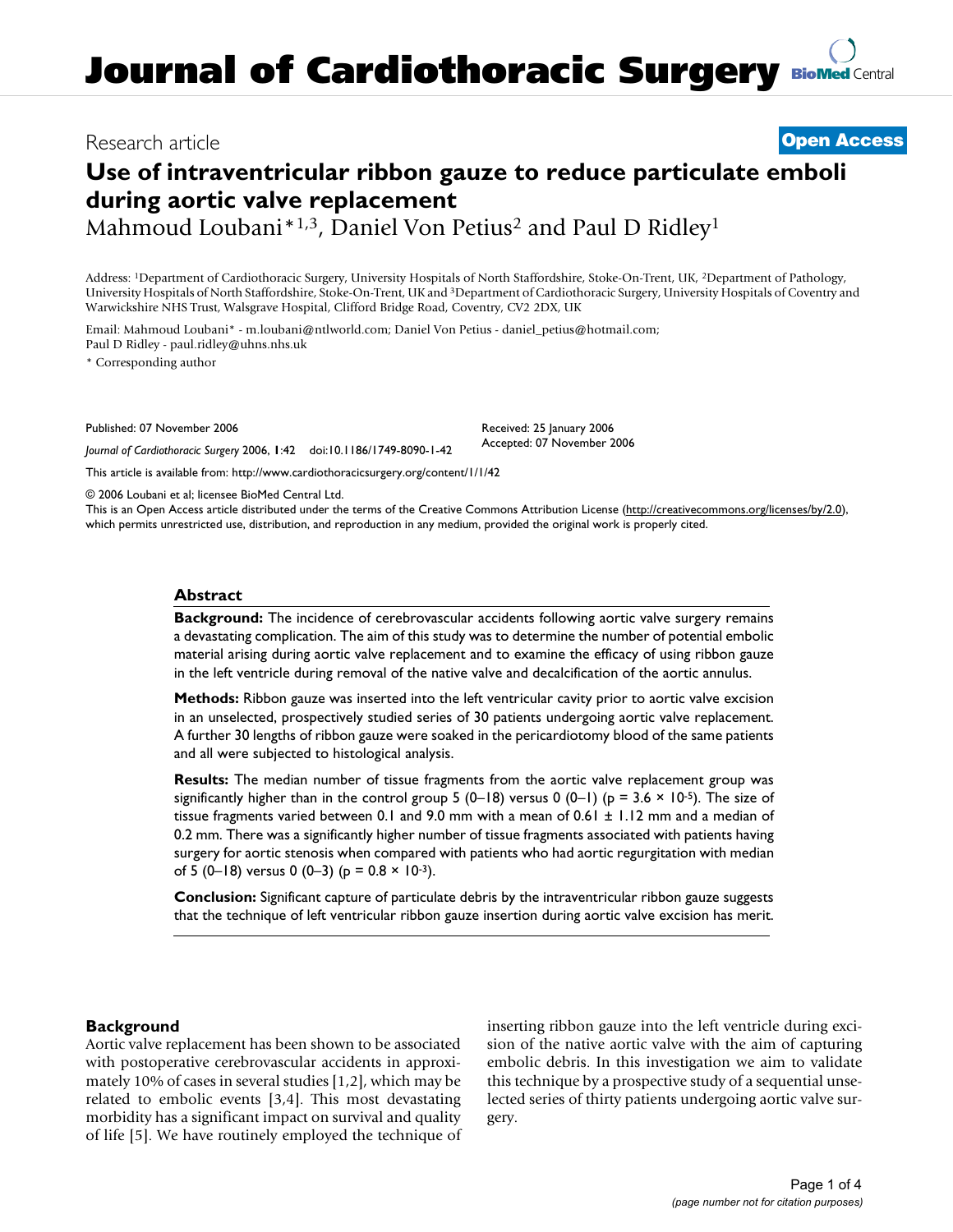# **Materials and methods**

#### *Patient selection*

Thirty consecutive patients undergoing aortic valve surgery for significant aortic valve disease were included in this study.

# *Study design and surgical technique*

In this prospective study 60 ribbon gauzes were either placed in the left ventricle prior to removal of the native aortic valve and decalcification of the aortic annulus during aortic valve replacement or soaked in the pericardiotomy blood. A single surgeon performed all operations (PDR). Cardiopulmonary bypass was established with standard techniques employing an ascending aortic and a two-stage venous cannula. A left ventricular vent was inserted via the right superior pulmonary vein. The heart was protected with antegrade and retrograde cold blood cardioplegia; systemic core cooling to 34°C and topical slush was placed on the heart. The operative field was flooded with  $CO<sub>2</sub>$  delivered at 4 L/min. An oblique aortotomy was performed to gain access to the aortic valve. A length of ribbon gauze  $(1 \text{ cm} \times 30 \text{ cm})$  was soaked in saline and then inserted into the left ventricle prior to valve excision. After excision of the aortic valve using sharp dissection and thorough debridement of the aortic annulus, the ribbon gauze was carefully removed and sent in normal saline for histological analysis. Using a large syringe, the left ventricular cavity was washed with an injection of cold normal saline, which was sucked out and discarded. Aortic valve replacement with or without adjunctive procedures was then carried out.

#### *Assessment of ribbon gauze*

The ribbons were blindly assessed by an independent pathologist (DVP). Every specimen was examined separately documenting the specimen number. The gauze within each pot was examined first, taking care to leave all excess formalin within the pot. Each gauze was examined under a 10× microscope to ensure the detection of all fragments >0.1 mm. Each fragment was measured and described regarding colour and consistency prior to placement within a sachet designed to retain small tissue particle. The remaining formalin within the pot was then strained through a funnel into the sachet to catch all the remaining tissue fragments. These fragments were described, measured and placed and processed using the normal standard processing procedures. A single Hematoxylin and Eosin stained section was cut from each specimen to allow the microscopic examination under higher magnification (100×) to describe the type and character of the tissue.

#### *Statistical analysis*

Data are expressed as median and range as well as mean ± standard deviation where appropriate. Non parametric data in the various groups were compared using Chisquare test and value of  $p < 0.05$  was taken as statistically significant.

# **Results**

#### *Patient outcome*

The patient's preoperative demographic and clinical characteristics are included in Table 1 and operative and postoperative data are shown in Table 2. None of the patients developed a postoperative cerebrovascular event but there was one death secondary to sepsis followed by renal and respiratory failure 32 days postoperatively.

## *Histological findings*

Sixty pieces of ribbon gauze were examined and the mean number of embolic material from the aortic valve replacement group with a median of  $5(0-18)$  was significantly higher than in the control group with a median of  $0(0-1)$  $(p = 3.6 \times 10^{-5})$ . The size of emboli varied between 0.1 and 9.0 mm with a mean of  $0.61 \pm 1.12$  mm and median of 0.2 mm. There was a significantly higher number of debris associated with patients that had surgery for aortic stenosis with a median of 5 (range 0–18) when compared with patients that had aortic regurgitation with a median 0 (range  $0-3$ ) (p =  $0.8 \times 10^{-3}$ ). The debris varied from heavily calcified fragments to non-calcified tissue as seen in Figures 1 and 2.

#### **Discussion**

Cerebrovascular accidents remain the most devastating of the nonfatal complications of open-heart surgery. Cerebral injury has been studied in greatest detail in patients undergoing coronary artery bypass graft surgery and emphasis has been placed on the association of ascending aortic atheroma and perioperative cerebral injury [6]. The incidence of cerebral injury may be even higher in the group of patients undergoing AVR [1,2,4]. This might be expected to be most at risk are those patients with severely calcified aortic valves and we found more evidence of ribbon gauze debris in those patients with aortic stenosis than in those with aortic regurgitation. Modified operative techniques have been employed to attempt to reduce

| Mean Age                           | $65.9 \pm 8.9$ years |
|------------------------------------|----------------------|
| Male:Female                        | 19:11                |
| Aortic valve disease               |                      |
| Stenosis                           | 25                   |
| Regurgitation                      | 5                    |
| Coronary artery disease            | 13                   |
| Left ventricular ejection fraction |                      |
| $>50\%$                            | 25                   |
| 30-49%                             | 5                    |
| $30%$                              | 2                    |
| Parsonnet score                    | $11.2 + 7.6$         |
|                                    |                      |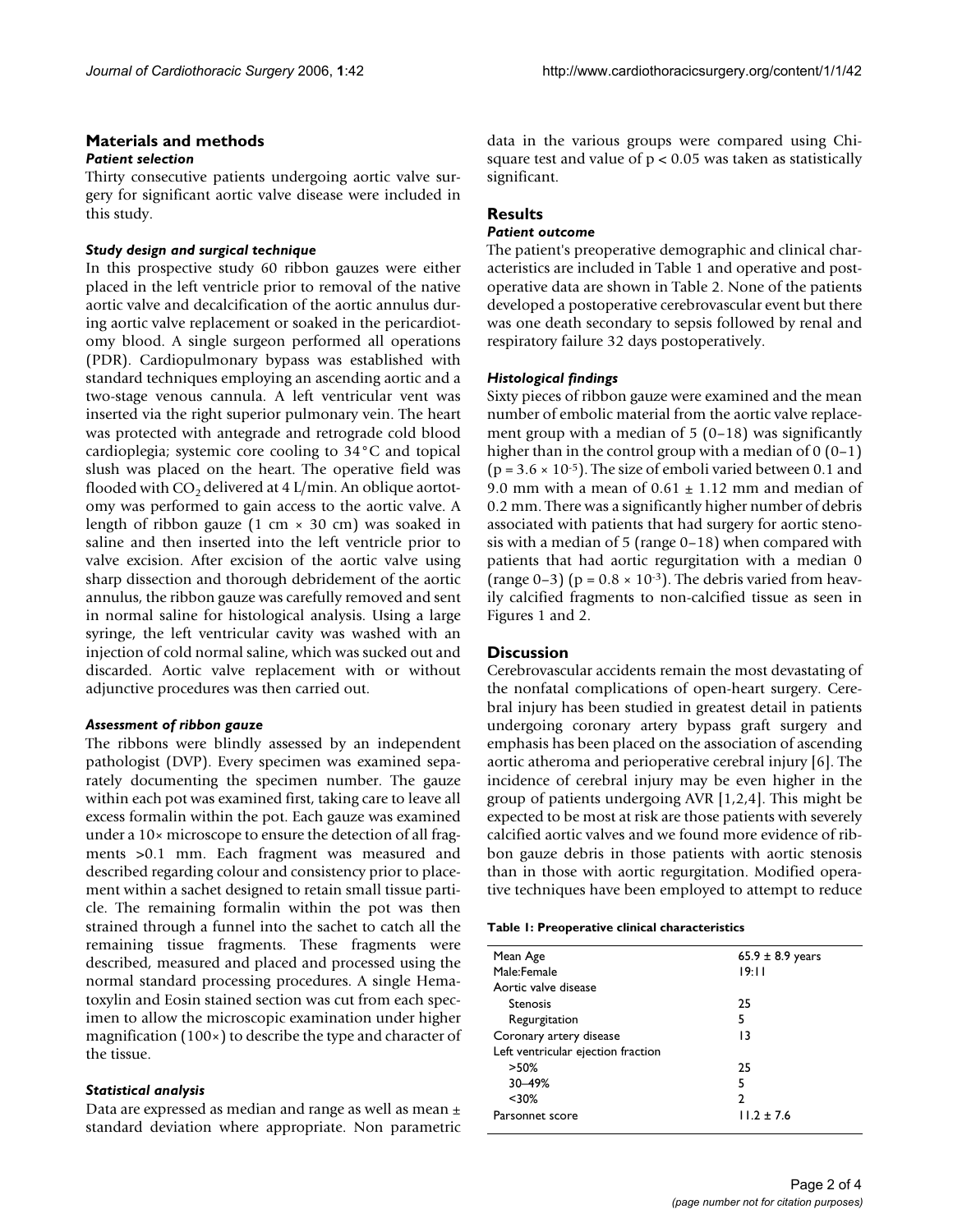| Cardiopulmonary Bypass Time           | $140.1 \pm 48.9$ minutes |
|---------------------------------------|--------------------------|
| Aortic Cross Clamp Time               | $101.5 \pm 33.5$ minutes |
| Mean postopertive ITU Stay            | $37.6 \pm 72.4$ hours    |
| Mean Postopertive Hospital Stay       | $10.8 \pm 14.1$ days     |
| Concomitant procedure                 |                          |
| Coronary artery bypass grafts surgery | 13                       |
| Radiofrequency ablation               | 4                        |
|                                       |                          |

#### **Table 2: Intraoperative and postoperative data**

particulate [7,8] and gaseous [9] emboli associated with open-heart surgery.

The logic of the use of intraventricular ribbon gauze by some cardiac surgeons during aortic valve replacement is to capture any particles that might fall into the ventricle during valve debridement. All usual methods using observant careful surgical technique to excise the valve must be employed. Excision of the aortic valve should be an unhurried process with great care being taken to avoid dislodged particulate matter falling into the left ventricle or the dependent left coronary ostium. The simple additional procedure to introduce the ribbon gauze into the ventricular cavity does not add to the time taken for the procedure and acts as an added safety net. The removal of the ribbon gauze must be documented by the theatre staff prior to valve insertion

The study population made satisfactory clinical progress and there were no cerebrovascular accidents. Our study shows significant capture of particulate debris by the intraventricular ribbon gauze compared to specimens placed in pericardiotomy blood. This occurred despite all efforts being made to carefully excise and debride the aortic valve, which suggests that the technique has merit.



Figure I.

Heavy calcified tissue fragment, approximately 1.5 mm diameter (H&E, 40× magnification).



#### Figure 2

Non-calcified hyaline tissue, approximately 1 mm diameter, (H&E, 100× magnification).

## **Authors' contributions**

PDR and ML designed the study, carried out the surgery, collected the data and perpared the manuscript. DVP carried out all the histopathological investigations and helped in preparation of the manuscript. All authors read and approved the final manuscript.

#### **References**

- 1. Stolz E, Gerriets T, Kluge A, Klovekorn WP, Kaps M, Bachmann G: **[Diffusion-weighted magnetic resonance imaging and neuro](http://www.ncbi.nlm.nih.gov/entrez/query.fcgi?cmd=Retrieve&db=PubMed&dopt=Abstract&list_uids=14976326)biochemical markers after aortic valve replacement implications for future neuroprotective trials?** Stroke 2004. [tions for future neuroprotective trials?](http://www.ncbi.nlm.nih.gov/entrez/query.fcgi?cmd=Retrieve&db=PubMed&dopt=Abstract&list_uids=14976326) **35:**888-892.
- 2. Wolman RL, Nussmeier NA, Aggarwal A, Kanchuger MS, Roach GW, Newman MF, Mangano CM, Marschall KE, Ley C, Boisvert DM, Ozanne GM, Herskowitz A, Graham SH, Mangano DT: **[Multicenter](http://www.ncbi.nlm.nih.gov/entrez/query.fcgi?cmd=Retrieve&db=PubMed&dopt=Abstract&list_uids=10066845) [Study of Perioperative Ischemia Research Group \(McSPI\)](http://www.ncbi.nlm.nih.gov/entrez/query.fcgi?cmd=Retrieve&db=PubMed&dopt=Abstract&list_uids=10066845) and the Ischemia Research Education Foundation (IREF) Investigators Cerebral injury after cardiac surgery identifica[tion of a group at extraordinary risk.](http://www.ncbi.nlm.nih.gov/entrez/query.fcgi?cmd=Retrieve&db=PubMed&dopt=Abstract&list_uids=10066845)** *Stroke* 1999, **30:**514-522.
- 3. Zimpfer D, Czerny M, Kilo J, Kasimir M-T, Madl C, Kramer L, Wieselthaler GM, Wolner E, Grimm M: **[Cognitive deficit after](http://www.ncbi.nlm.nih.gov/entrez/query.fcgi?cmd=Retrieve&db=PubMed&dopt=Abstract&list_uids=12173821) [aortic valve replacement.](http://www.ncbi.nlm.nih.gov/entrez/query.fcgi?cmd=Retrieve&db=PubMed&dopt=Abstract&list_uids=12173821)** *Ann Thorac Surg* 2002, **74:**407-412.
- 4. Braekken SK, Reinvang I, Russell D, Brucher R, Svennevig JL: **[Associ](http://www.ncbi.nlm.nih.gov/entrez/query.fcgi?cmd=Retrieve&db=PubMed&dopt=Abstract&list_uids=9771790)[ation between intraoperative cerebral microembolic signals](http://www.ncbi.nlm.nih.gov/entrez/query.fcgi?cmd=Retrieve&db=PubMed&dopt=Abstract&list_uids=9771790) and postoperative neuropsychological deficit: comparison between patients with cardiac valve replacement and [patients with coronary artery bypass grafting.](http://www.ncbi.nlm.nih.gov/entrez/query.fcgi?cmd=Retrieve&db=PubMed&dopt=Abstract&list_uids=9771790)** *J Neurol Neurosurg Psychiatr* 1998, **65:**573-576.
- 5. Hogue CW, Murphy SF, Schechtman KB, Dávila-Román VG: **[Risk](http://www.ncbi.nlm.nih.gov/entrez/query.fcgi?cmd=Retrieve&db=PubMed&dopt=Abstract&list_uids=10441102) [Factors for Early or Delayed Stroke After Cardiac Surgery.](http://www.ncbi.nlm.nih.gov/entrez/query.fcgi?cmd=Retrieve&db=PubMed&dopt=Abstract&list_uids=10441102)** *Circulation* 1999, **100:**642-647.
- 6. Mills NL, Everson CT: **[Atherosclerosis of the ascending aorta](http://www.ncbi.nlm.nih.gov/entrez/query.fcgi?cmd=Retrieve&db=PubMed&dopt=Abstract&list_uids=1681138) [and coronary artery bypass: pathology, clinical correlates](http://www.ncbi.nlm.nih.gov/entrez/query.fcgi?cmd=Retrieve&db=PubMed&dopt=Abstract&list_uids=1681138) [and operative management.](http://www.ncbi.nlm.nih.gov/entrez/query.fcgi?cmd=Retrieve&db=PubMed&dopt=Abstract&list_uids=1681138)** *J Thorac Cardiovasc Surg* 1991, **102:**546-553.
- 7. Ridley PD, Hendel PN, Thomson DS: **Atherosclerotic ascending aorta: management during coronary artery bypass graft surgery.** *Asia Pacific J Thorac Cardiovasc Surg* 1994, **3:**77-80.
- 8. Banbury MK, Kouchoukos NT, Allen KB, Slaughter MS, Weissman NJ, Berry GJ, Horvath KA, the ICEM 2000 investigators: **[Emboli cap](http://www.ncbi.nlm.nih.gov/entrez/query.fcgi?cmd=Retrieve&db=PubMed&dopt=Abstract&list_uids=12902095)[ture using Embol-X intraartic filter in cardiac surgery: a mul](http://www.ncbi.nlm.nih.gov/entrez/query.fcgi?cmd=Retrieve&db=PubMed&dopt=Abstract&list_uids=12902095)[ticentreed randomized trial of 1,289 patients.](http://www.ncbi.nlm.nih.gov/entrez/query.fcgi?cmd=Retrieve&db=PubMed&dopt=Abstract&list_uids=12902095)** *Ann Thorac Surg* 2003, **76:**508-515.